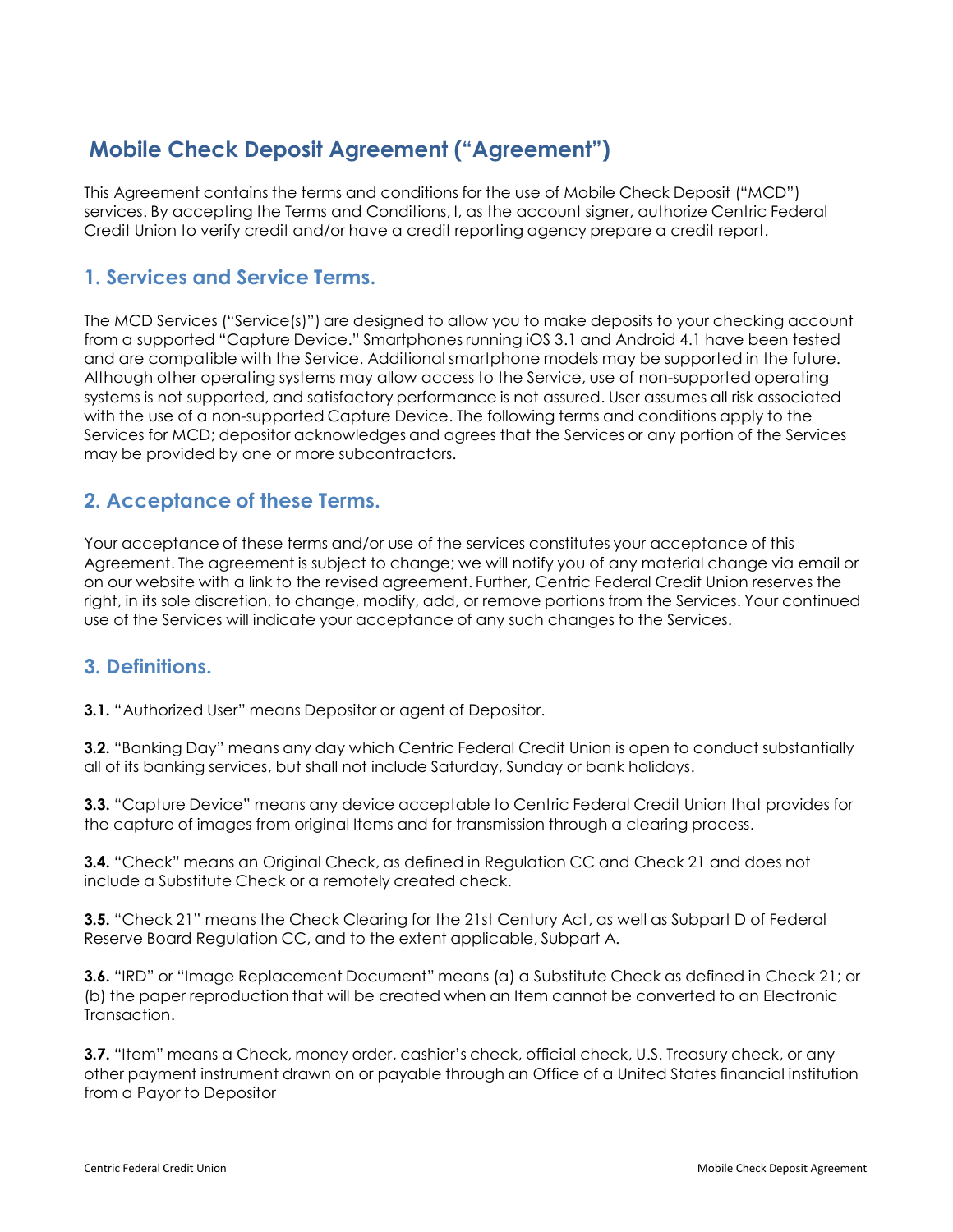**3.8.** "Payor" means consumers or businesses that make payments to Depositor by means of Items.

**3.9.** "Service(s)" means the specific service(s) provided by Centric Federal Credit Union, including electronic check conversion and image archive systems that allow the use of a Capture Device to obtain and transmit the front and back images of Items and accompanying transaction data for the purpose for delivery to Centric Federal Credit Union for clearing as an IRD. Services also include any applicable support services.

**3.10.** "Service Start Date" means the date that the Services are first available to the Depositor.

**3.11.** "Technology" means Centric Federal Credit Union's or its subcontractor's deposit capture applications and processes designed to facilitate the electronic clearing of Items. Said applications are accessed through Capture Devices, utilizing software and hardware provided by or acceptable to Centric Federal Credit Union, and are proprietary access points to payment processing networks and systems used to complete the clearing of Items. Technology may include but is not limited to Depositor service support, reports, software, software tools, user interface designs, and documentation, and any derivatives, improvements, enhancements or extensions thereof developed or provided by Centric Federal Credit Union or its subcontractors and used in the provision of Services hereunder. Any software provided by Centric Federal Credit Union or its subcontractors pursuant to the Service shall be considered Software as defined in the Software License Agreement.

**3.12.** "Term" shall mean the term of this Agreement beginning as of the Service Start Date until terminated as provided herein.

### **4. Depositor Obligations; Suspension/Cancellation of Service.**

**4.1**. Eligible Items. You agree to scan and deposit only checks as that term is defined in the Federal Reserve Regulation CC ("Reg CC"). You agree that the image of the check transmitted shall be deemed an "item" within the meeting article 4 of the Uniform commercial Code. You agree that you will not use the Services to scan and deposit any checks or other items as shown below:

**a.** Checks or items payable to any person or entity other than you.

**b.** Checks or items drawn or otherwise issued by you or any other person on any of your accounts or any account on which you are an authorized signer or joint account holder

**c.** Checks or items drawn on a financial institution located outside the United States.

**d.** Checks or items not payable in United States Currency.

**e.** Checks or items containing obvious alteration to any of the fields on the front of the check or item, or which you know or suspect, or should know or suspect, are fraudulent or otherwise not authorized by the owner of the account on which the check or item is drawn

**f.** Checks or items previously converted to a substitute check, as defined in Reg CC.

**g.** Checks or items that are remotely created checks, as defined in Reg CC.

**h.** Checks or items dated more than 6 months prior to the date of deposit.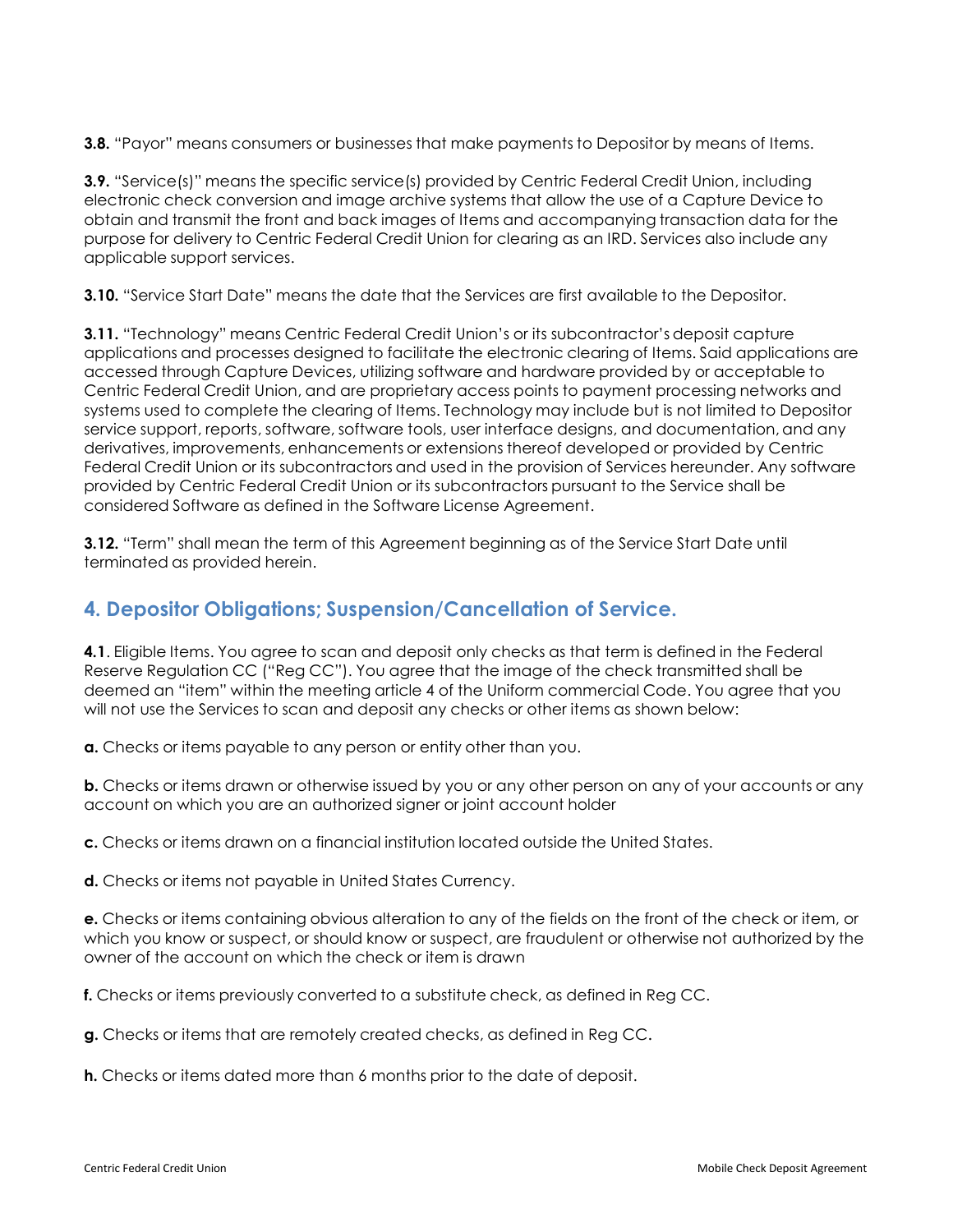**i.** Checks or items prohibited or otherwise not acceptable under the terms of your Centric Federal Credit Union account.

**4.2.** Endorsement. In order for an item to be processed for deposit, it must be restrictively endorsed in the proper location on the back of the Item with the following words: "For Mobile Deposit Only Account  $\#$   $\ldots$ , with the correct account number inserted and signed by payee.

**4.3.** Image Quality. Items transmitted using the Services must be legible and must comply with requirements established from time to time by ANSI, the Board of Governors of the Federal Reserve Board, or any other regulatory agency, clearing house, or association.

**4.4.** Depositor Responsibilities. Depositor agrees to, at its sole expense: (a) provide connectivity between the Capture Device and the Technology; (b) maintain the Capture Device in accordance with the instructions provided by Centric Federal Credit Union, its subcontractors and/or any other Capture Device provider; (c) if applicable, utilize Depositor's software, or Centric Federal Credit Union software to scan, load, and format Items as needed for transmission to Centric Federal Credit Union prior to the communicated cutoff- time; (d) process return data and any remittance data delivered by Centric Federal Credit Union for the purpose of updating Depositor internal systems (which may include electronic and paper return Items); (e) implement and maintain security measures, including firewall protection, in compliance with its obligations under this Agreement.

**4.5.** Withdrawal of Access/Suspension of Service. Centric Federal Credit Union reserves the right to deny, suspend or revoke access to the Services immediately, in whole or in part, in its sole discretion, without notice, if Centric Federal Credit Union believes Depositor and/or its Authorized users are in breach of this Agreement or are otherwise using or accessing the Services inconsistent with the terms and conditions hereof. Further, Centric Federal Credit Union or its subcontractor shall have the right to suspend the Service immediately in the event of an emergency or in the event of force majeure as set forth in the Service Agreement.

**4.6.** Account Statement Examination. All deposits made through the Services shall be deemed to be correct, unless Depositor notifies Centric Federal Credit Union of any errors to deposits made through the Services within 60 days after the applicable account statement is mailed or otherwise provided to Depositor.

**4.7.** Hardware and Software Requirements. In order to utilize the Services, Depositor must have the following hardware and software with the indicated specifications:

For Enrollment in Centric Federal Credit Union Mobile Check Deposit services, Depositor must have computer access with the following minimum configurations:

- An Intel® Pentium IV 2.6GHz (or faster) PC with 1+ GB of RAM
- Windows XP operating system SP 2
- Mobile Check Deposit Agreement
- 2012.09.27
- Minimum 20 GB of free hard disk space
- Internet Explorer 7.0
- Internet Connectivity with a minimum speed of 1 MBPS

For depositing checks, Depositor must have an acceptable Capture Device (with camera and internet access)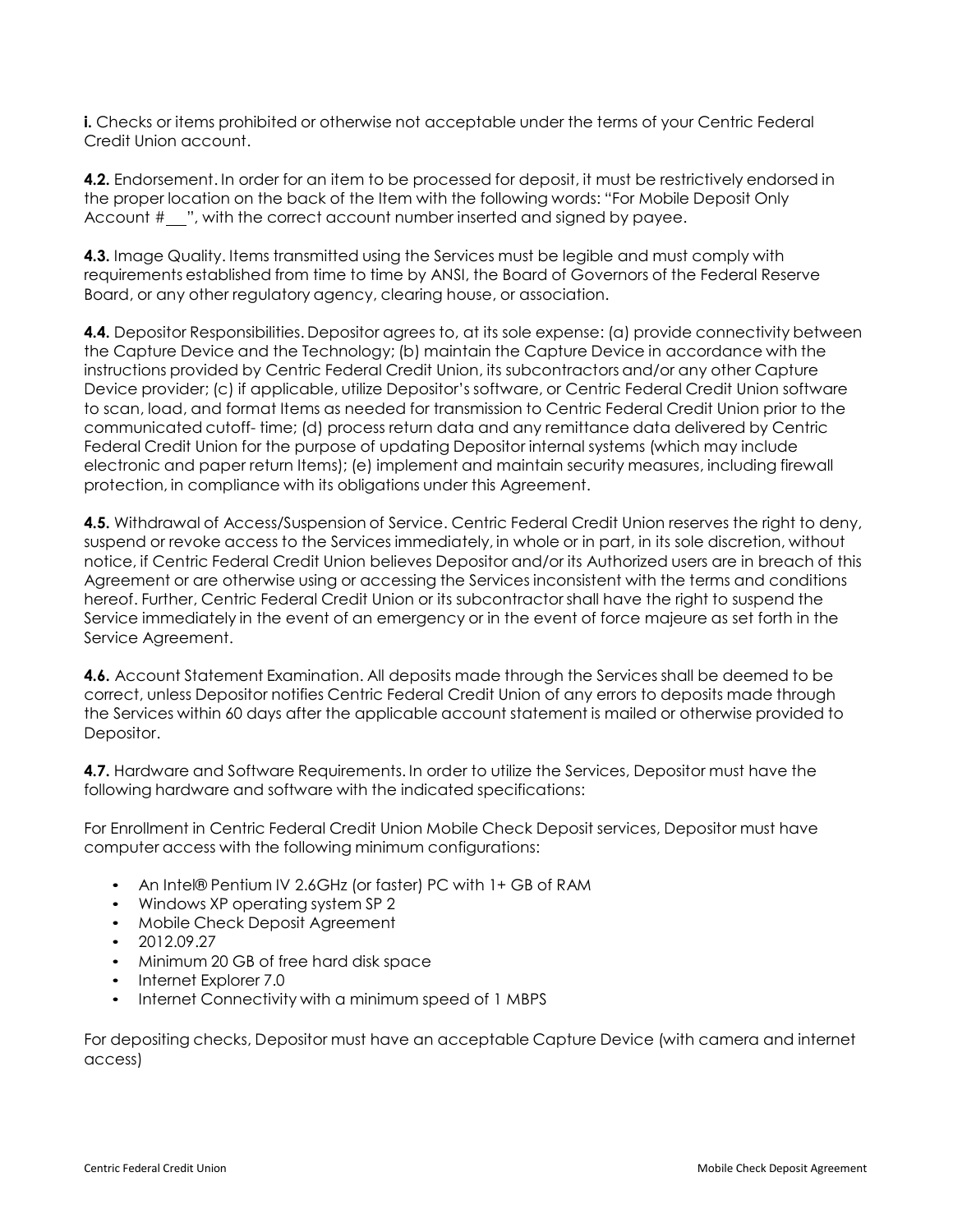### **5. Payment Processing.**

**5.1.** IRD Processing. Depositor authorizes Centric Federal Credit Union to convert Items to IRDs or transmit Items as an image and further authorizes Centric Federal Credit Union or any other bank to which an item is sent for process. Items may be transmitted to a printing facility for printing and clearing through traditional paper processing channels, at Centric Federal Credit Union's sole discretion. The IRDs will be created in accordance with Check 21; alternatively, Centric Federal Credit Union may process Items as photocopies in lieu of originals, under guidelines established between Centric Federal Credit Union and Depositor and applicable industry standards. Items that fail to satisfy the warranties made to Centric Federal Credit Union by Depositor, that fail to meet the requirements of Centric Federal Credit Union or Check 21, or that are otherwise not able to be processed may be charged back to Deposit's account and/or returned to Depositor. Depositor agrees to be bound by any applicable laws, rules and regulations to which Centric Federal Credit Union is a party.

**5.2.** Processing of Items. Images of Items transmitted by Depositor are not considered received by Centric Federal Credit Union until Depositor has received an electronic confirmation of the receipt of the deposit from Centric Federal Credit Union. We are not responsible for items we do not receive or for images that are dropped during transmission. Receipt of the confirmation from Centric Federal Credit Union does not mean that the transmission was error free or complete. Centric Federal Credit Union reserves the right to reject any item transmitted through the Services, at our discretion.

**5.3.** Handling of Transmitted Items. Upon receiving electronic confirmation of receipt of an item, Depositor agrees to prominently mark the item as "Electronically Presented"; agrees to store the original item in a safe and secure environment for at least sixty (60) days; and agrees never to represent the item. Depositor will promptly (but in any event within 5 business days) provide any retained original item to Centric Federal Credit Union when requested to aid in the clearing and collection process to resolve claims by third parties with respect to any item or as Centric Federal Credit Union otherwise deems necessary.

**5.4.** Availability of Funds. Customer understands and agrees that items transmitted using the Services are not subject to the funds availability requirements of Reg CC. The first \$200 of funds from Items deposited under the terms of this Agreement will generally be available immediately; the remaining funds will generally be available on the second business day after the day of deposit. Centric Federal Credit Union may make funds available sooner to certain depositors at its sole discretion.

**5.5.** Depositor Liability. Depositor shall be solely responsible if any Item for which Depositor has been given provisional credit is subject to return or reversal, and neither Centric Federal Credit Union nor its subcontractors shall be liable or responsible for same. Depositor acknowledges that all credits received for deposit are provisional, subject to verification and final settlement. Any dishonored Items will be returned as an image of the original or a substitute check as the charged-back item. Information and data reported hereunder: (a) may be received prior to final positing and confirmation and is subject to correction and (b) is for information purposes only and may not be relied upon. Depositor agrees that Centric Federal Credit Union shall have no liability for the content of payment-related information.

**5.6.** Limits. Centric Federal Credit Union reserves the right to impose limits on the amounts(s) and/or number of deposits that you transmit using the Services, and to modify such limits from time to time.

#### **6. Warranties and Disclaimers**

**6.1.** Depositor Warranty. Depositor represents and warrants to Centric Federal Credit Union: (A) Depositor has the authority to enter into this agreement and perform its obligations hereunder and all information supplied by depositor to Centric Federal Credit Union is accurate and true; (B) Depositor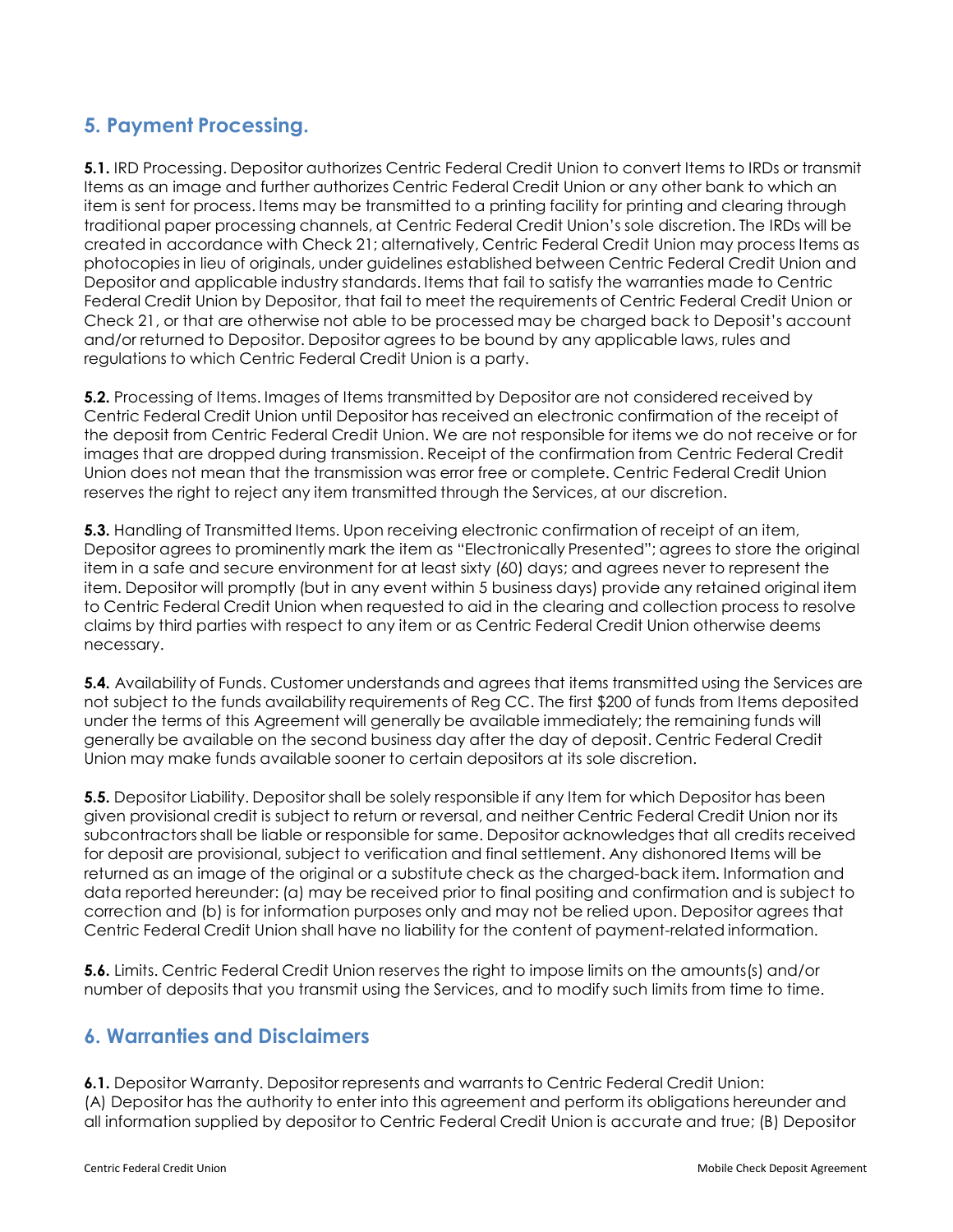will provide all reasonable assistance to Centric Federal Credit Union and its subcontractors in providing the services set forth herein; (C) Depositor and any authorized users will only use the services for lawful purposes and in compliance with all applicable rules and regulations and with Centric Federal Credit Union's reasonable instructions, rules, policies, specifications, terms and conditions, and operating procedures and will not violate any law of any country or the intellectual property rights of any third party; (D) Depositor has only transmitted acceptable items for deposit and has handled the original items following transmission to Centric Federal Credit Union as agreed, directed by with Centric Federal Credit Union and in accordance with applicable law; (E) Depositor is a person authorized to enforce each item or is authorized to obtain payment of each item on behalf of a person entitled to enforce an item; (F) The items have not been altered; (G) Each item bears all applicable endorsements in a restricted format as directed by Centric Federal Credit Union; (H) All the warranties set forth in and subject to applicable laws and regulatory agencies; (I) (1) The electronic image portion of each item accurately and legibly represents all of the information on the front and back of the original check as of the time the original check was deposited, (2) The information portion of the item contains a record of all applicable MICR-line information required for a substitute check, and (3) The item conforms to the technical standards for an electronic item as specified by Centric Federal Credit Union from time to time; (J) Depositor will submit only

one accurate and clear image of the front and back of each item to Centric Federal Credit Union only one time; (K) Depositor will not deposit the original item and no person will receive a transfer, presentment, or return of, or otherwise be charged for, the item (either the original item, or a paper or electronic representation of the original item) such that the person will be asked to make payment based on an item it has already paid; (L) The amount of an item entered by depositor or any authorized user for transmission to Centric Federal Credit Union is accurate; and (M) Depositor and any authorized users will not (1) Sell, lease, distribute, license or sublicense the technology or services; (2) Modify, change, alter, disassemble or decompile the technology or services in any way for any reason; (3) Provide, disclose, divulge or make available to, or permit use of the technology or services by, any third party; (4) Copy or reproduce all or any part of the technology or services; (5) Interfere, or attempt to interfere, with the technology or services in any way; (6) Engage in spamming, fraudulent, illegal or unauthorized use of the services, (7) Introduce or transmit through the technology or services, without limitation, via any portion of the depositor's computer system that interfaces with the technology or services, or otherwise, any virus, worm, software lock, drop dead device, Trojan-horse routine, trap door, back door, timer, time bomb, clock, counter or other limiting routine, instruction or design or any other codes or instructions that may be used to access, modify, delete, damage, disable or prevent the use of the technology, services or other computer systems of Centric Federal Credit Union or its subcontractors; (8) Remove, obscure or alter any copyright notice, trademarks or other proprietary rights notices affixed to or contained within the technology or services; or (9) Engage in or allow any action involving the technology or services that is inconsistent with this agreement. Should depositor receive notice of any claim regarding the services, depositor shall promptly provide Centric Federal Credit Union with a written notice of such claim.

**6.2.** Centric Federal Credit Union Warranty. Centric Federal Credit Union warrants that: (A) Centric Federal Credit Union has the authority to enter into this agreement and perform its obligations hereunder; and (B) It has developed each service (other than any portion furnished by a subcontractor or third-party vendor) and owns and/or has the right to furnish the same (including any portion furnished by a subcontractor or third-party vendor.)

**6.3.** Disclaimer. Except as set forth above in Section 6.2, Centric Federal Credit Union and its subcontractors make no representations or warranties, whether express, implied or statutory regarding or relating to any of the technology or services and/or access to or use of the services or technology provided to depositor hereunder. Centric Federal Credit Union and its subcontractors specifically disclaim any and all implied warranties of merchantability, fitness for a particular purpose and noninfringement. Centric Federal Credit Union and its subcontractors also do not guarantee that depositors'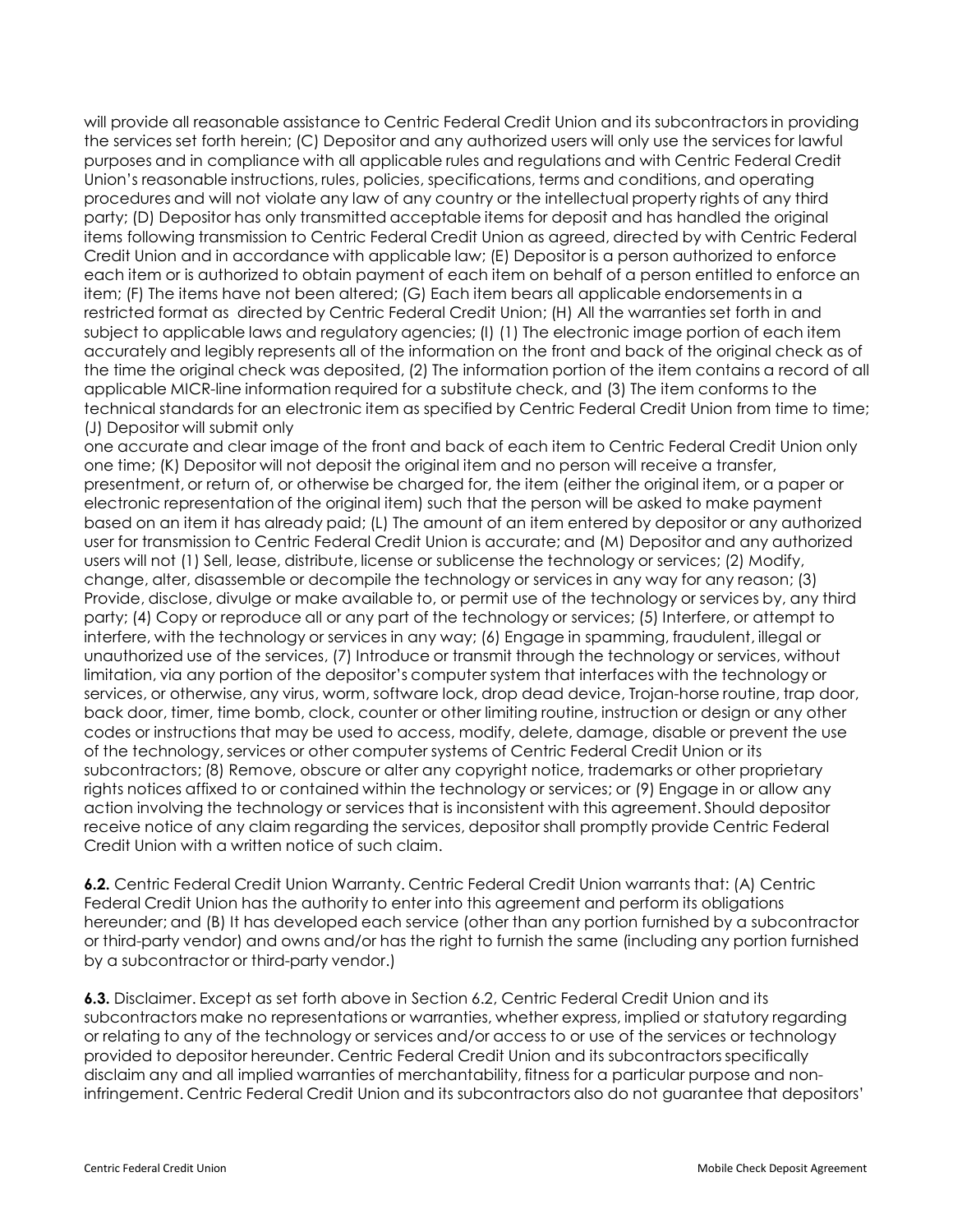access to the services provided under this agreement will be uninterrupted, error free or secure. Centric Federal Credit Union and its subcontractors also do not guarantee the accuracy of, and specifically disclaim liability for, information or data that is supplied or key-entered by depositor or agents. Centric Federal Credit Union and its subcontractors do not warrant the accuracy, reliability, completeness or timeliness of the content of internet websites or other data received by depositor or payors via the internet.

### **7. Limitation of Liability / Indemnification.**

**7.1.** Limitation of Liability. Notwithstanding anything to the contrary herein, in no event will Centric Federal Credit Union's liability under this agreement for any damages of any kind exceed an amount equal to the number of items received by Centric Federal Credit Union from depositor for the services during the month preceding the date on which the claim first accrued. Centric Federal Credit Union shall not be liable for any special, indirect or consequential damages, even if it has been advised of the possibility of these damages.

**7.2.** Indemnification. In addition to its indemnification obligations in this agreement, and except for losses or expenses attributable to Centric Federal Credit Union's own lack of good faith or failure to exercise ordinary care, depositor agrees to indemnify Centric Federal Credit Union for any loss or expense sustained (including interest, costs, attorney's fees and expenses of litigation) resulting from (i) Depositor's lack of authority to make the warranty in subsection 6.1 (E); (ii) any action taken or not taken by Centric Federal Credit Union within the scope of its authority in handling an item; (iii) any warranty required to be made by Centric Federal Credit Union with respect to an item under applicable law or regulation; and (iv) breach of the warranties in subsections 6.1(A) through 6.1(M).

#### **8. Termination.**

**8.1.** Termination. In addition to the denial, suspension, revocation and termination provisions in this Agreement, Centric Federal Credit Union may immediately terminate the Service or any portion of the Service if Centric Federal Credit Union determines that such Service or portion of any Service is in violation of any law or regulation, or in its sole discretion and without notice, decides to cease providing this Service. Depositor may terminate the Service with notice to Centric Federal Credit Union. Any termination will not affect any obligations arising prior to termination, such as the obligation to process any Items that were processed or in the process of being transmitted or collected prior to the termination date, or any returns of the same.

**8.2.** Obligations upon Termination. Upon the termination of this Agreement for any reason: (a) Depositor's access to, and use of, the Services will terminate; (b) Depositor will return to Centric Federal Credit Union any and all Centric Federal Credit Union Services, equipment, software, documentation, Technology or other deliverables provided to Depositor by Centric Federal Credit Union, including any copies thereof held by Depositor; (c) Centric Federal Credit Union will deliver to Depositor all Depositor documentation and other materials stored by Depositor on Centric Federal Credit Union's or its subcontractor's network; and (d) each party shall return any and all Confidential Information in its possession to the party that disclosed such Confidential Information or destroy same, and provide written verification of same. Notwithstanding the foregoing, Centric Federal Credit Union's obligations with respect to subsections (c) and (d) shall be subject to Centric Federal Credit Union's record retention policies and applicable laws and regulations. The provisions of sections 6, 7, 8 and 9 shall survive termination of this Agreement.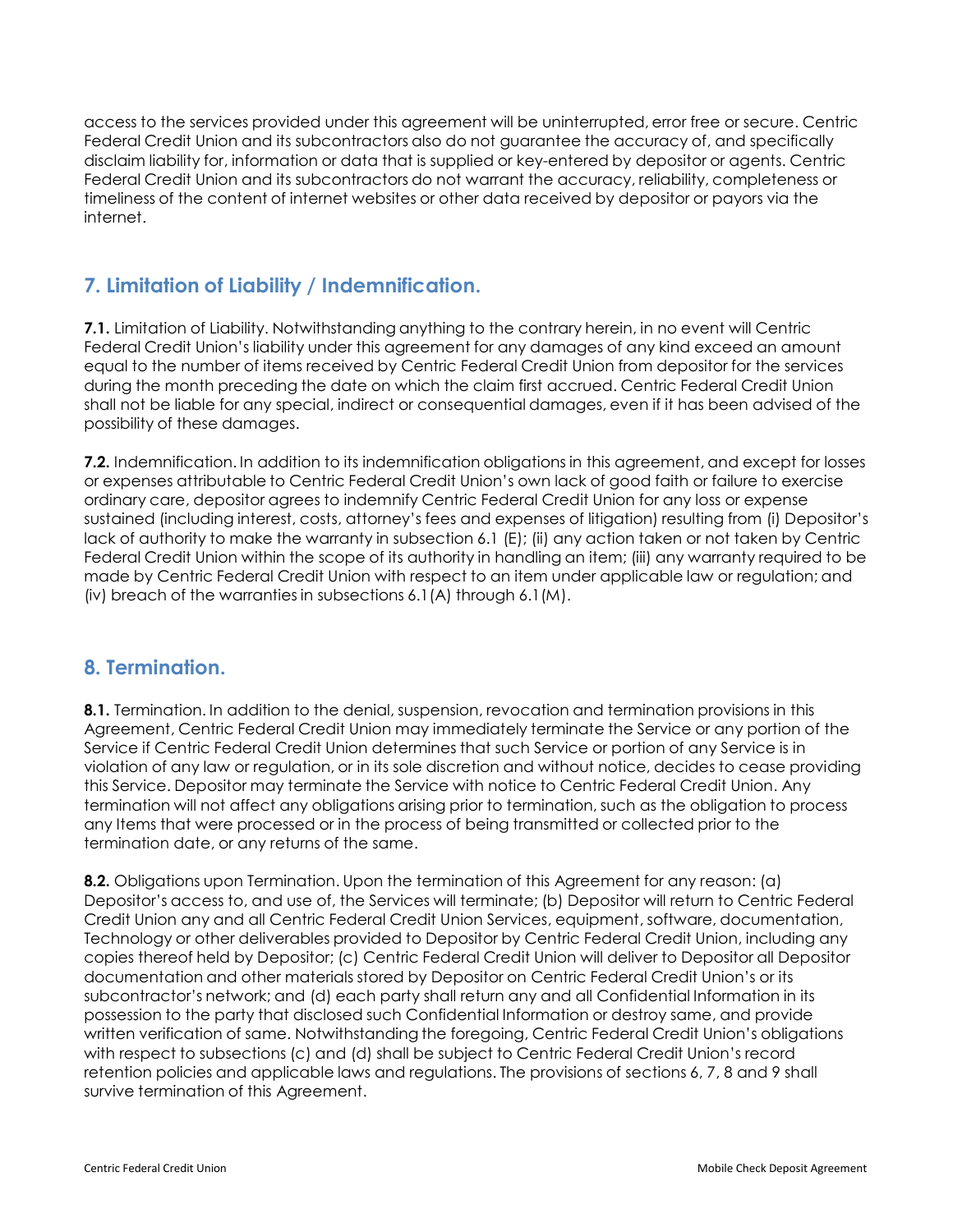## **9. Confidentiality.**

**9.1.** Centric Federal Credit Union Information. Depositor acknowledges that the Technology and Service contain valuable trade secrets, which are the sole property of Centric Federal Credit Union or its subcontractors ("Credit Union Confidential Information"), and Depositor agrees to hold same in strict confidence and disclose only to those agents whose duties reasonably require access to same, provided that all such agents are informed of such use or disclosure restrictions as set forth herein. Depositor agrees to use no less than reasonable care to prevent other parties from learning of these trade secrets. Depositor will take no less than all reasonable steps to prevent the unauthorized use, disclosure, duplication or access to the Credit Union Confidential Information.

**9.2.** Intellectual Property Ownership. This Agreement does not transfer to depositor any ownership or proprietary rights in the Technology or any work or any part thereof, and all right, title and interest in and to the Technology will remain solely with Centric Federal Credit Union or its subcontractors.

**9.3.** Depositor Information. Centric Federal Credit Union acknowledges that Depositors' information may contain information regarding its Depositors, which are the sole property of Depositor ("Depositor Confidential Information," and, collectively with Credit Union Confidential Information, "Confidential Information"), and Centric Federal Credit Union agrees to hold same in confidence and will protect Depositor Confidential Information pursuant to Centric Federal Credit Union's Privacy Policy.

**9.4**. Exceptions. The obligations of this Section 9 shall not apply to any information that: (a) is now, or hereafter becomes, through no act or failure to act on the part of the receiving party (the "Receiver"), generally known or available; (b) is known by the Receiver at the time of receiving such information, as evidenced by the Receiver's records; (c) is hereafter furnished to the Receiver by a third party, as a matter of right and without restriction on disclosure; (d) is independently developed by the Receiver without reference to or use of the disclosing party's information; or (e) is required to be disclosed by law or in connection with a legal or administrative proceeding, provided that the party to whom the information belongs is given prompt prior written notice of such proposed disclosure, if not otherwise prohibited.

**9.5.** Unauthorized Use. Both parties acknowledge that the unauthorized use, disclosure or duplication of trade secrets or other confidential information belonging to each party shall constitute a material breach of this Agreement and is likely to cause irreparable injury to the owner, for which there is no adequate remedy at law. Accordingly, Centric Federal Credit Union and Depositor each hereby agree that the other party may seek injunctive relief against it to prevent or remedy any breach of the confidentiality obligations described herein without the other party being required to post bond, or if bond is required, only nominal bond.

#### **10.** Miscellaneous Provisions.

**10.1.** Relationship of Parties. Centric Federal Credit Union and Depositor are independent parties and this Agreement will not establish any relationship of partnership, joint venture, employment, franchise or agency between Centric Federal Credit Union and Depositor. Neither Centric Federal Credit Union nor Depositor will have the power to bind the other or incur obligations on the other's behalf without the other's prior written consent, except as otherwise expressly provided herein.

**10.2.** Notices. Depositor agrees that any notices required or permitted under this Agreement or the Service Agreement may be given electronically.